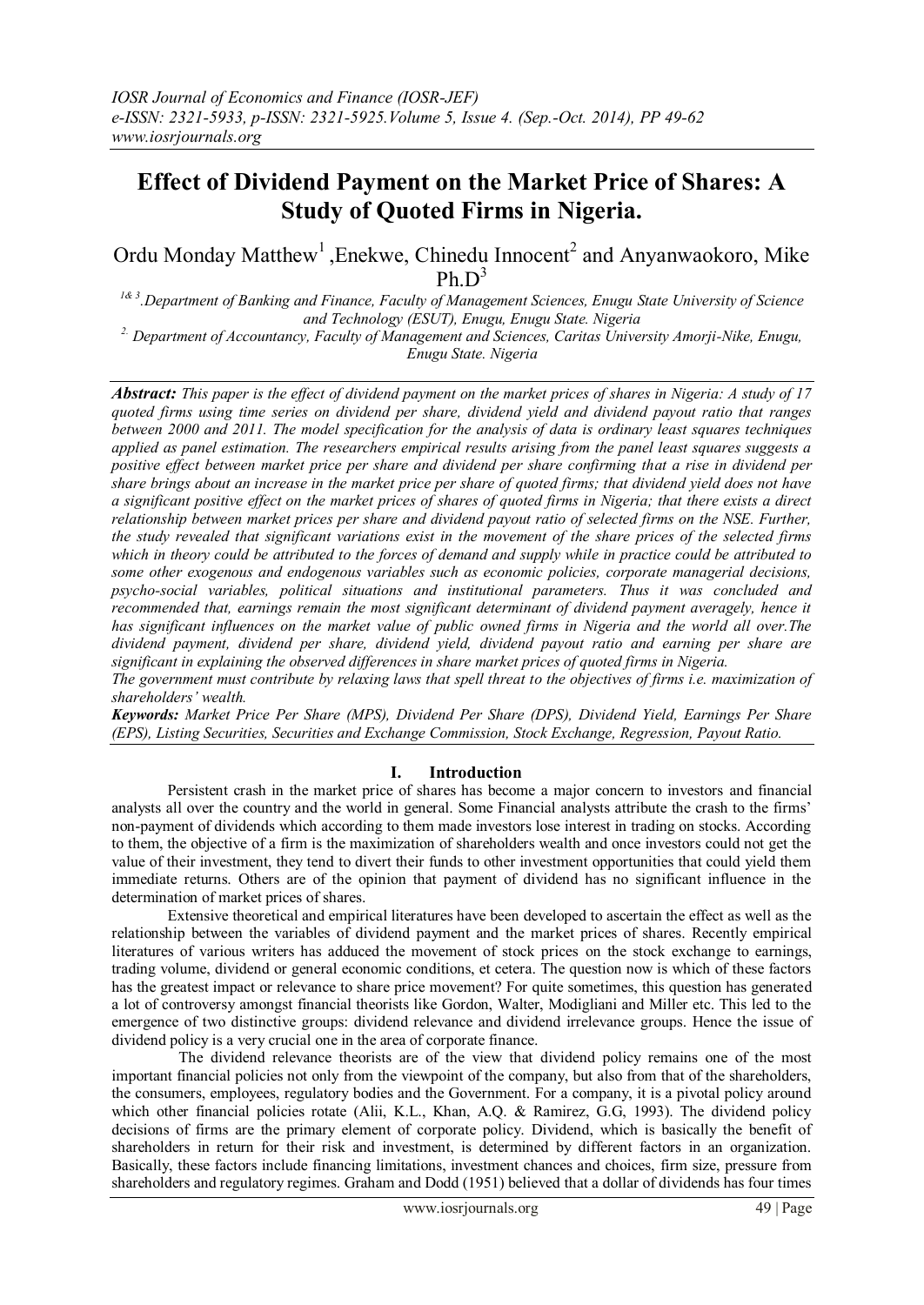the average impact on share price as a dollar of retained earnings. But Modigliani and Miller (1961) in their dividend irrelevant theory challenged that view and argued that dividend policy has no effect on the price of shares and that it has no impact on shareholders" wealth under the Perfect Capital Market (PCM) which assumes rational investors. This controversy has affected the decision of managers in the allocation of earnings between payment of dividend to shareholders and retained earnings, and as such their decisions affect the market value of a firm. Since the year 2000, business trend have been moving towards globalization and the number of multinational corporations continues to grow. Newly developed information technology allows investors around the world to trade stocks in other countries without physically crossing borders. Cross-national investors become cross-national shareholders through the help of the internet. Their decisions to trade depend merely on information announced to the public by the managers of the firms. Dividend puzzle, both as a share valueenhancing feature and as a matter of policy is one of the most challenging topics of modern financial economics (Frankfurter and McGoun, 2000). Despite the numerous studies (Black 1976; DeAngelo 1996; Farsio et al 2004; Amidu 2007; Howatt et al 2009; Adefila 2012; etc) done on dividend and its policy, there has not been a universal agreement and as such the issue remains unresolved in corporate finance.In Nigeria, few empirical studies have been done to establish the relationship between dividend policy and market prices of shares. This study therefore comes to fill the void by establishing the effect of dividend payment on market price of shares among some selected quoted firms in Nigeria especially this period that the capital market has been experiencing crash in the market price of shares.

The ultimate objectives of the management of a firm are to maximize the shareholders" wealth as well as the stakeholders" wealth. To maximize the shareholders" wealth, dividend payments are perceived to be the constitutional rights of the shareholders. On the contrary, dividend payments drain away retained profits and reserves in a way which affects the level of equity retained. Dividend payments also jeopardize the positions of creditors and bondholders, who are stakeholders of the firm. In addition, dividend payments have an effect on investment policy since retained profits are perceived as the cheapest cost of capital. Vasuthep (2007)

Bhattacharya (1979) argues that firms pay dividend because dividends signal the private information of managers and thus helps market participants" value the firms. Ambarish et al (1987) suggests that high-value firms chose investment and dividend jointly to separate themselves from low-value firms. In other words, dividends are not residual payments as implied by the classical finance theory. John and Williams (1985) and Ambarish et al (1987) predict a positive association between dividends and stock prices.

Empirical evidence supports the signaling function of dividends. Asquith and Mullins (1983) posited that the initiation of dividends has a significant positive impact on the firm"s stock price. They interprets their evidence as consistent with the signaling hypothesis in that managers use dividends to communicate private information to investors, the investors react favorably. Richardson et al (1986) and Jais et al (2009) concurred to this assertion and added that dividend changes and stock market reaction have a positive correlation. Dividend increase is considered good news while dividend decreases as bad news.

Emekekwue (2008:393) defines dividend as that portion of after tax profit that is shared out to the shareholders as reward for investment. According to him, dividend puts disposable income in the hands of shareholders. He therefore classified divided into three main types: Cash dividend, Stock dividend and Stock splits. Similarly, Pandey (2005) defines dividend as that portion of a company's net earnings which the directors recommend to be distributed to shareholders in proportion to their shareholdings in the company. The dilemma is whether the management of a firm should distribute cash to shareholders or reserves the cash to finance new investments. Dividends represent a direct payment to shareholders. Earnings that are retained by the firms increase the value of the firm in that they can either be invested in projects within the firm that will enhance future earnings or be invested elsewhere at the market interest rate and be paid out as dividend in the future (Baye and Jansen, 2006).

Enhancing shareholders" wealth and profit making are among the major objectives of a firm (Pandey, 2005). Shareholders" wealth is mainly influenced by growth in sales, improvement in profit margin, capital structure decisions (Azhagaiah and Priya, 2008). Firm"s performance in this case can be viewed as how well a firm enhances its shareholders. Dividend policy can affect the value of a firm and in turn, the wealth of shareholders (Baker et al, 2001).

Dividend policy is therefore, considered to be one of the most important financial decisions that corporate managers encounter (Baker and Powell, 1999). It has potential implications for share prices and hence returns to investors, the financing of internal growth and equity base through retentions together with its gearing and leverage (Omran and Pointon, 2004). Hence a firm ought to pay dividends to shareholders if it cannot identify suitable investments which would bring higher returns than those expected by the shareholders.

The "Bird in hand" theory proposes that a relationship exists between firm value and dividend payout. It states that dividends are less risky than capital gains since they are more than certain. Investors would therefore prefer dividends to capital gains (Amidu, 2007). Since dividends are supposedly less risky than capital gains, firms should set a high dividend payout ratio and offer a high dividend yield to maximize stock price.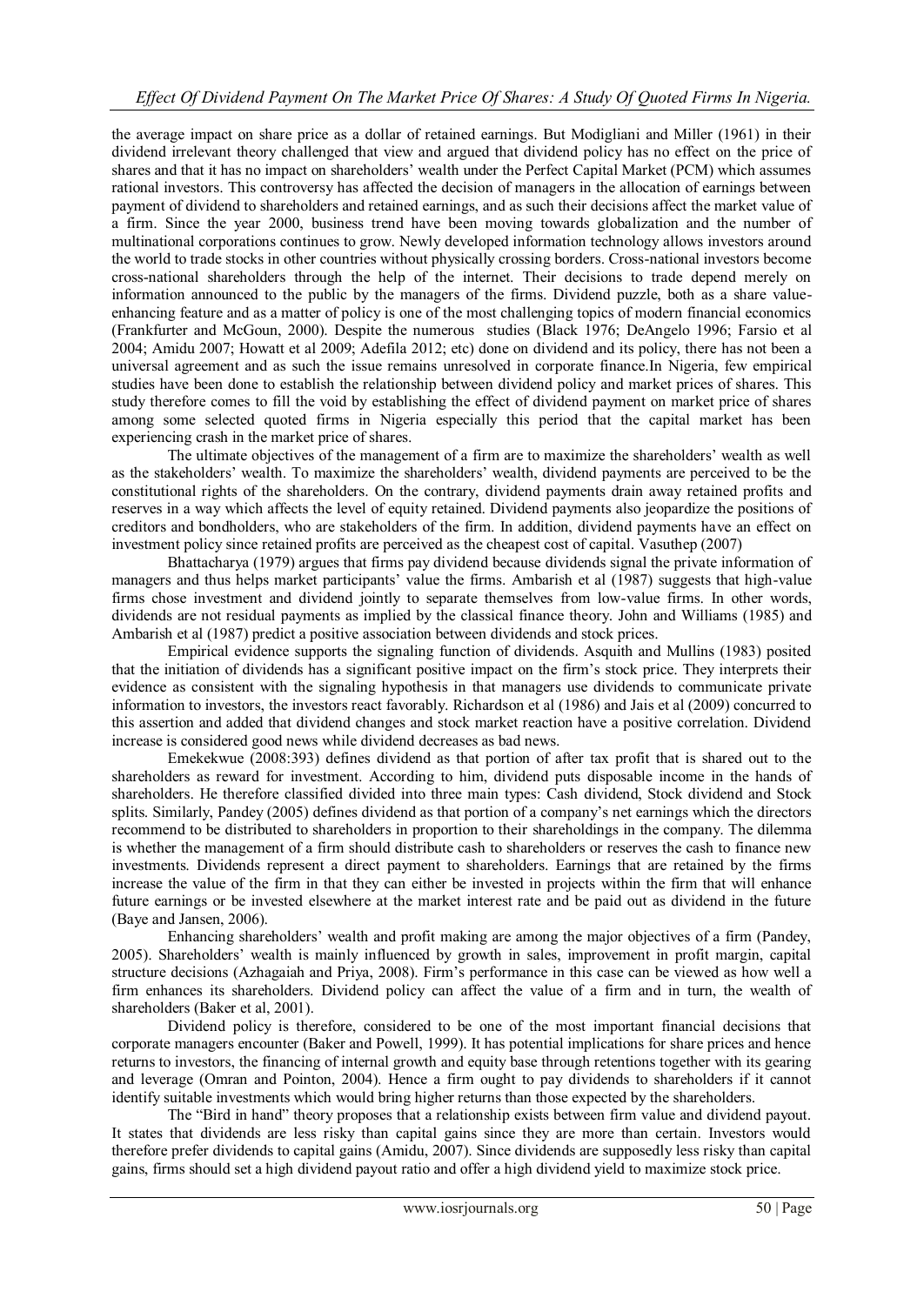Researchers have different views about whether dividend payment materially affects the long term share prices. Dhanani (2005) who used a survey approach to capture managerial views and attitudes of corporate managers regarding dividend policy found that dividend policy serves to enhance corporate market value. However, Farsio et al (2004) argues that empirical studies that conclude a causal relationship existing between earnings and dividends are based on short periods of time and are therefore misleading to potential investors. Therefore, dividends have no explanatory power to predict future earnings. This research therefore tries to ascertain whether a relationship exists between dividend payment and share prices.

# **II. Objectives of the Study**

- i. To ascertain whether dividend payment has any significant influence onthe movement of the market prices of shares.
- ii. To ascertain the effect of dividend yield on the market prices of shares of quoted firms.
- iii To determine the relationship between dividend payout ratio and the market prices of shares of quoted firms.

# **III. Research Hypotheses**

In order to achieve the set objectives, the following research hypotheses are formulated.

- i.  $\text{Ho}_1$ . Dividend payment has no significant influence on share prices of quoted firms in Nigeria.
- ii.  $H_{02}$  Dividend yield does not have a significant and positive effect on the market prices of shares of quoted firms.
- $\rm H_{03}$ : Dividend payout ratio does not have a positive and significant relationship with market price per share of firms quoted on the Nigerian Stock Exchange.

# **IV. Theoretical Framework**

Dividend policy has been a strong bone of contention in the area of finance, this is evidenced by numerous studies ranging from Linter (1956) to Modigliani and Miller (1961) to Bhattacharya (1979) and more recently DeAngelo et al (1996), Fama and French (2001), Al-Malkawi (2007) and Al-Najjar and Hussainey (2008). Some of the theories of dividend policy include:

#### *4.1 Dividend Irrelevance Theory*

Modigliani and Miller (1961:412-415) observed that "the dividend policy is irrelevant". The dividend policy has no effect on the price of shares and it has no impact on a shareholder"s wealth under the Perfect Capital Market (PCM) which assumes rational investors. They therefore concluded that dividend policy has no impact on shareholder"s wealth and that all dividend policies are equivalent. As a matter of fact, firms are continuing to pay dividend to their shareholders. According to them, the shareholder"s wealth is affected by the income generated by the investment decisions a firm makes, and not by how it distributes that income. Modigliani and Miller went further to argue that regardless of how a firm distributes its income, its value is determined by its basic earning power and its investment decisions. They stated that "given a firm"s investment policy, the dividend payout policy it chooses to follow will affect neither the current price of its shares nor the total returns to shareholders". In order words, investors calculate the value of companies based on the capitalized value of their future earnings, and this is not affected by whether firms pay dividends or not and how firms set their dividend policies. Modigliani &Miller went further to suggest that to an investor, all dividend policies are effectively the same since investors can create "*homemade*" dividends by adjusting their portfolios in a way that matches their preferences. That stockholder"s wealth is unchanged when all aspects of investment policy are fixed and any increase in the current payout is financed by fairly priced stock sales. The assumptions of the theory include;

- $\triangleright$  That there is 100% payout of dividend by management in every period
- $\triangleright$  That there exists perfect capital markets.
- $\triangleright$  That investors are rational and that they value securities based on the value of discounted future cash flow to investors.
- $\triangleright$  That Managers act as the best agents of shareholders.
- $\triangleright$  And that there is certainty about the investment policy of the firm.

In the light of the foregoing, Modigliani and Miller concluded that the issue of dividend policy is irrelevant.

# *4.2 Argument for the Relevance of Dividend*

The dividend relevance group believes that under conditions of uncertainty, investors are not indifferent as to how the earnings stream is split between dividends and retained earnings. Williams (1938:6) was one of the earliest protagonists of the view that dividends were all that mattered. He stated rather sarcastically in his book, 'the theory of investment value:' A cow for her milk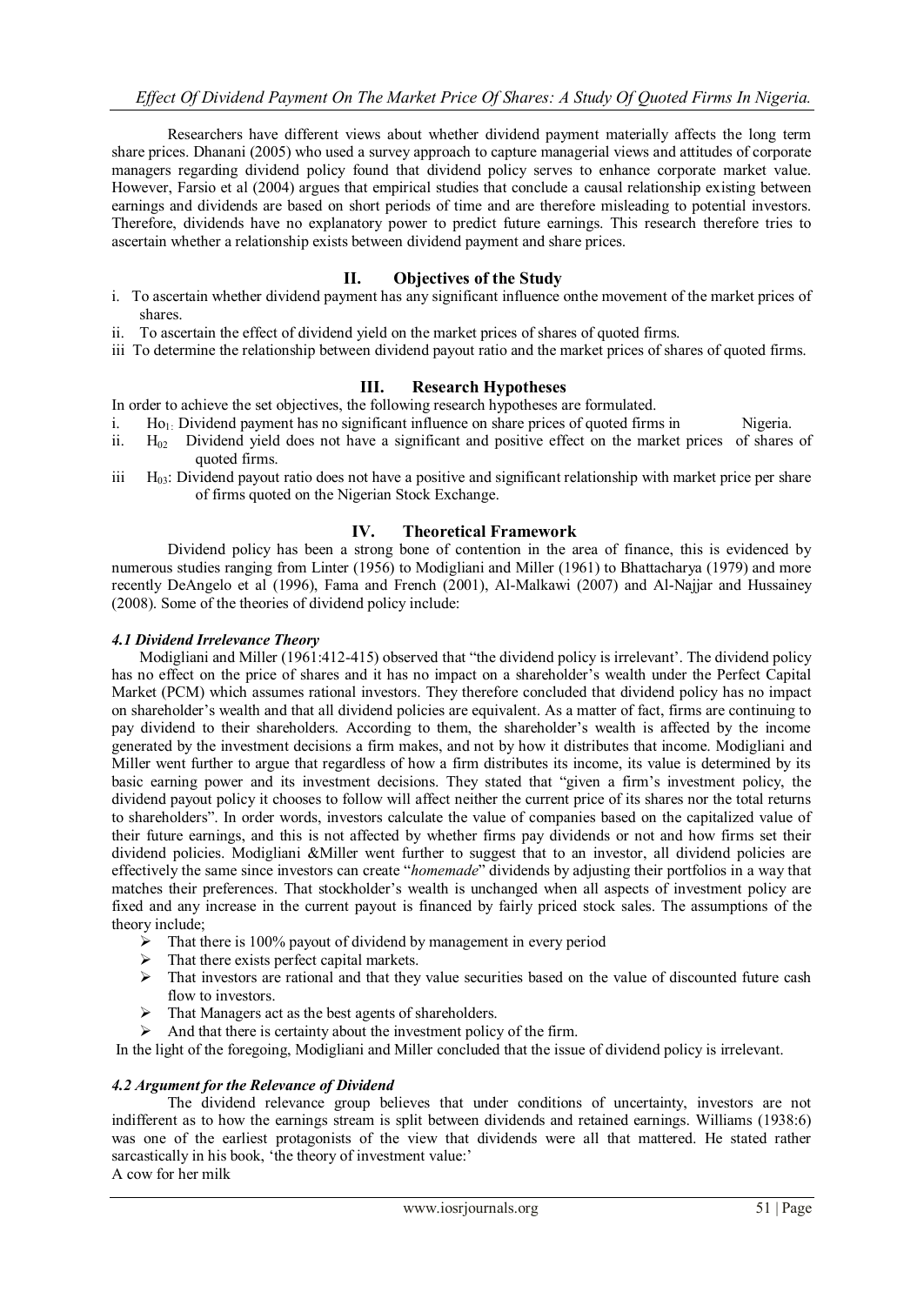#### A hen for her eggs And a stock for her dividend

Williams' prime contention is that the sole reason for an investor to purchase shares for a common stock is to receive future income. Income to shareholders consists of dividends, capital gains or losses upon shares. Thus if dividends are forth coming presently then the value of equity investment is calculated on the basis of the discounted value of those future dividends and capital gains. He therefore, asserts that over long period stock prices reflects the present value of the expected dividends.

Walter (1956:31) argued that dividend policy should be dependent on the investment opportunity available to the company or firm. He was of the opinion that so long as there are investments opportunities from which the firm earn rate of return (r) which is higher than the firms weighted average cost of capital (Ko) the firm should pay no dividend to it"s shareholders. But if there are no such opportunities, the firm should payout a part of its profits.

Judging Walter"s suggestions, he tends to highlight the information content of dividends. That is, the payment or omission of dividend by a firm is a means of announcing to the public what the firm"s future will look like. A firm that pays dividend will be looked like as a weak firm with little or no future prospect and vice-versa. Going further, Walter (1963:380) came up with model explaining how dividend policy affects the value of a share in the stock exchange:

P =D + r(E-D)K....................................................................................(1) K K

Where:

- $P =$ Market price per share
- $K = Cost of capital$
- $E =$ Earnings per share
- $D = Dividend$  per share
- $I =$ Internal rate of return.

Walter"s Model portrays that an optimal dividend policy will depend on the relationship between the firms internal rate of return (r) and the cost of capital (k).

Thus, for a growth firm where  $(r)$  is greater than  $(k)$ , it is assumed to have profitable investment opportunities which make the (r) to be greater than (k). All things been equal, it is assumed that all earnings should be reinvested so as to maximize that value per share over and above that rate expected by shareholders. Consequently, the optimum payout ratio for growth firm is zero. And since (r) is greater than (k) the market value per share (P) will increase but for declining firms,  $r < k$ . These are firms that do not have any profitable investment opportunities. For companies under this category, their investment rate of return will be less than the minimum rate required by investor. Consequently, the optimum payout ratio will be 100 percent, and since  $r <$ k, the value per share (P) will also increase as payout ratio increases.

The third situation is a normal firm where  $r = k$ . These are firms with exhaustible investments opportunities but whose internal rate of return run at par with the rate of capitalization. In this case, the price of the stock is indifferent to the dividend policy adopted by the firm. This third category is in conformity with the dividend irrelevance school of thought.

Kirshman (1963); and Graham and Dodd (1951) proved using the "bird–in–hand" theory; that investors are often ready to pay premium on stocks with higher than average rates of dividends just as they discount the one with the lower rate. This is in line with Gordon"s claim. According to him, uncertainty increases with futurity, that is the further one looks into the future, the more uncertain dividend become.

Lintner (1962:234-269) developed a simple minded observation which is consistent with these facts and explains dividend payments well. Here it is: suppose that a firm always stuck to its target payout ratio, and then the dividend payment in the coming year  $(Div_1)$  would equal a constant proportion of earnings per share (EPS<sub>1</sub>):  $Div = target \, dividend$ 

 $=$  target ratio x EPS<sub>1</sub>

The dividend change would equal:  $Div_1 - Div_0$ =target change  $=$  target ratio x  $EPS_1 - Div_0$ 

A firm that always stuck to its payout ratio would have to change its dividend whenever earnings change.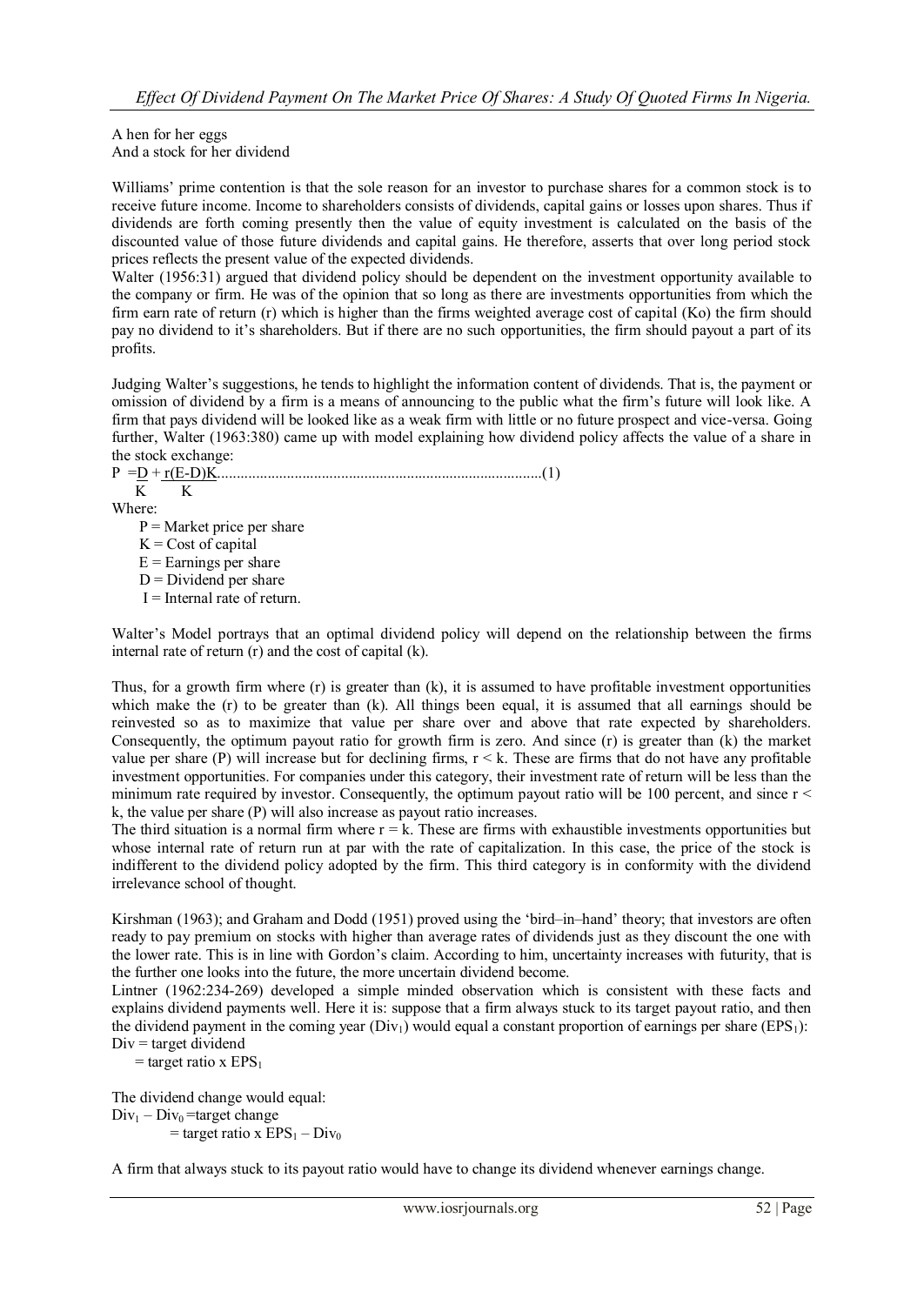Solomon (1963:142) in his own contribution to this debate argued that a firm with stable dividends over time which steps up its level of dividends provides a concrete evidence of its ability to generate cash and profits. Thus, highlighting the informational content of dividend which may be better accepted by investors than the release of higher profits, greater expenditure on manpower training etc, in essence, ""actions speaks louder than voice". So investors will increase their demand for desires of a firm at any time it increases its rate of dividend.

Gordon (1959:105) demonstrated with empirical data that dividend payout rates that changes thereto had significant effect on price earnings ratios. This, according to him was conclusive evidence that equity stock value is derived from dividends. The problem with Gordon"s analysis is that it suffered from misspecification of the set of explanatory variables (sizes, Leverage, business risk, and retention ratio are not the same for the firms in his sample) as well as from errors of measurement of the included variables.

The work by Durand (1955:30) on bank price of shares seems to indicate that the proportional effect of dividends on the price of shares is greater than the corresponding proportional effect of retained earnings. But he observed that bank stock prices are not suitable for regression with certain specified models using cross-section data. The limitation of his work is that it was found that logarithmic models based on book value, dividends, and earnings do not fit at all 117 banks used in his study satisfactorily owing to heterogeneity of one sort or another. An empirical study carried out by Osaze (1985:33) on bank stock exchange confirmed that there is a high positive correlation between dividend payout ratio and stock prices. While a negative correlation was noticed between earnings per share and prices. This is in consonance with risk variables whose mission could have led to an upward bias in the dividend coefficient. Ezike (1985:59) stresses the uncertainty in the real world situation, and in his conclusion lent support to the stand of Osaze as regard the preference of the Nigeria investors. The limitation of this work is that he never carried out any empirical test to support his conclusion. The dividend relevance argument as we can see has a good deal of practical appeal. Theoretically, an investor who plans to hold his share in perpetuity expects nothing other than dividend. Such an investor would be naive to ignore payout possibilities in his assessment.

# **4.3 Bird in Hand Theory**

The "Bird in Hand" theory of Gordon (1962) argues that outside shareholders prefer a higher dividend policy. They prefer a dividend today to a highly uncertain capital gain from a questionable future investment. Al-Malkawi (2007:44), asserts that in a world of uncertainty and information asymmetry, dividends are valued differently from retained earnings (capital gains). Adefila et al (2011:3), argued in his theory labeled the bird in hand principle. The firm with a higher dividend payment would be valued more highly than one with a lower dividend payment. Due to uncertainty of future cash flow, investors will often tend to prefer dividends to retained earnings. Though this argument has been widely criticized and has not received strong empirical support, the main assumptions are;

- $\triangleright$  That investors are taxed at a higher rate than when capital gain is realized on the sale of a share.<br>Also that dividends function as a signal of expected cash flows
- Also that dividends function as a signal of expected cash flows.

Despite the tax disadvantage of paying dividends, management still go ahead to pay dividends to send a positive signal about the firm's future prospects. The cost of this signaling is that cash dividends are taxed higher than capital gains. While some investors would rather have capital gains to cut down on tax impact, others may want dividend because of immediate cash requirement. He also assumed that assets in which management invest in, outlive the stay of management in position, and that ownership of the assets is transferred to other management overtime.

# **4.4 Agency cost and the free cash flow theory.**

Agency cost is the cost of the conflict of interest that exists between shareholders and management. (See Ross et al, 2008). This arises when management acts for themselves rather than on behalf of shareholders who own the firm. This could be direct or indirect. Though this is contrary to the assumption of Modigliani and Miller (1961), who assumed that managers are perfect agents for shareholders and no conflict of interest exist between them. This is somewhat questionable, as the owners of the firm are different from the management. Managers are bound to conduct some activities which could be costly to shareholders such as undertaking unprofitable investments that would yield excessive returns to them, and unnecessarily high management compensation (See Al-Malkawi, 2007). These costs are borne by shareholders; therefore shareholders of firms with excess free cash flow would require high dividend payment instead. Agency cost may also arise between shareholders and bondholders, while shareholders require more dividends, bondholders require less dividends to shareholders by putting in place debt covenant to ensure availability of cash for their debt repayment. Easterbrook (1984) also identified two agency cost; the cost of monitoring of managers and the cost of risk aversion on the part of managers.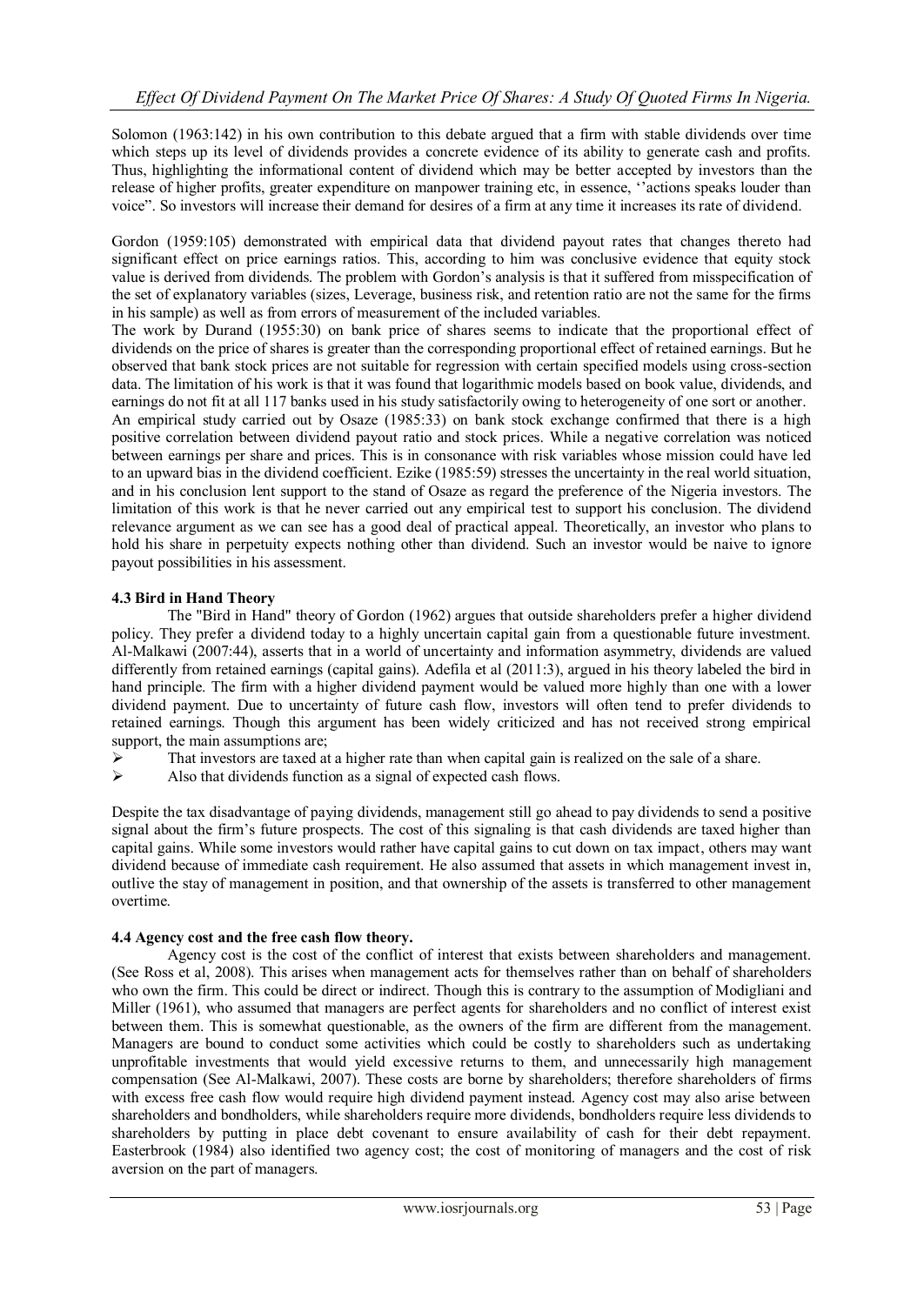# **4.5 Signaling Hypothesis Theory.**

Though Modigliani and Miller (1961), assumed that there is perfect knowledge about a firm by investors and management, this has been countered by many researchers as management who look after the firm tend to have more precise and timely information about the firm than outside investors. This therefore creates a gap between managers and investors and to bridge this gap, management uses dividend as a tool to convey private information to shareholders (See Al-Malkawi, 2007). Pettit (1972) observed that the amount of dividend paid seem to carry great information about the prospects of a firm, this can be evidenced by the movement of share price. An increase in dividend may be interpreted as good news and brighter prospects and vice versa. But Lintner (1956) observed that management is reluctant to reduce dividend even when there is the need to do so. And only increase dividend when it is believed that earnings have permanently increased.

# **4.6 Clientele Effects of Dividends Theory.**

Investors tend to prefer stocks of companies that satisfy a particular need. This is because investors face different tax treatment for dividends and capital gains. They also face some transaction cost when they trade securities. Modigliani and Miller (1961) argued that for these costs to be minimized, investors lean towards firms that would give them those desired benefits. Likewise, firms would attract different clientele effect which may change the firms" dividends policy, one clientele is as good as another, and therefore dividend policy remains irrelevant. Al-Malkawi (2007) affirms that firms in their growth stage, which tend to pay lower dividend would attract clientele that desire capital appreciation, while those firms in their maturity stage which pay higher dividends attract clientele that require immediate income in the form of dividend. Al-Malkawi (2007), grouped the clientele effect in two, those that are driven by tax effects and those driven by transaction cost. He argued that investors that are on high tax bracket would prefer firms that pay little or no dividend to get reward in the form of share price appreciation and vice versa. Transaction cost induce clientele on the other hand, arises when small investors depend on dividend payments for their needs; prefer companies who satisfy this need because they cannot afford the high transaction cost in selling securities.

[ Retained earnings are one of the most significant sources of funds for financing corporate growth, but dividends constitute the cash flows that accrue to stockholders. Although, both growth and dividend are desirable, these two goals are in conflict – a higher dividend rate means less retained earnings and, consequently, a slower rate of growth in earnings and stock prices (Weston and Brigham; 1977).

According to Hussainey et al (2011), dividend policy is a firm"s policy with regards to paying out earnings as dividends versus retaining them for reinvestment in the firm. It is the division of profit between payments to shareholders and reinvestment in the firm. The dividend policy can be construed as the magnitude (size) and direction (timing and pattern) of dividend payments or, in other words, the size and pattern of cash distributions over time to shareholders. The essence of dividend policy is to determine what portion of a firm's earnings that will be paid out as dividend or held back as retained earnings (Emekekwue, 2008). Dividend policy is related not only to a decision to pay or not to pay dividends but also to the size and pattern or magnitude and frequency of the payments Vasuthep, (2007). Dividend policy is thus an important part of the firm"s long-run financing strategies. In early corporate finance, dividend policy referred to as a corporation"s choice of whether to pay its shareholders a cash dividend or to retain its earnings. It addressed the frequency of such payments (whether annually, semi-annually or quarterly) and how much the company should, if it decides to do so, pay. The most important aspect of dividend policy is to determine the amount of earnings to be distributed to shareholders and the amount to be retained in the firm. Retained earnings are the most significant internal source of financing the growth of the firm. On the other hand, dividend may be considered desirable from shareholders point of view as they tend to increase their current return. Dividend however, constitutes the use of the firm"s fund (Pandey, 2005).

Shareholders" wealth is mainly influenced by growth in sales, improvement in profit margin, capital investment decisions and capital structure decisions (Azhagaiah&Priya, 2008). Firm performance in this case can be viewed as how well a firm enhances its shareholders" wealth and the capability of a firm to generate earnings from the capital invested by the shareholders. Dividend policy can affect the value of the firm and in turn, the wealth of shareholders (Baker et al, 2001). Dividend policy is therefore, considered to be one of the most important financial decisions that corporate managers encounter (Baker and Powell, 1999). It has potential implications for share prices and hence returns to investors, the financing of internal growth and the equity base through retentions together with its gearing and leverage (Omran&Pointon, 2004). Frankfurter and McGoun (2000) concluded that the dividend puzzle, both as a share value-enhancing feature and as a matter of policy is one of the most challenging topics of modern financial economics.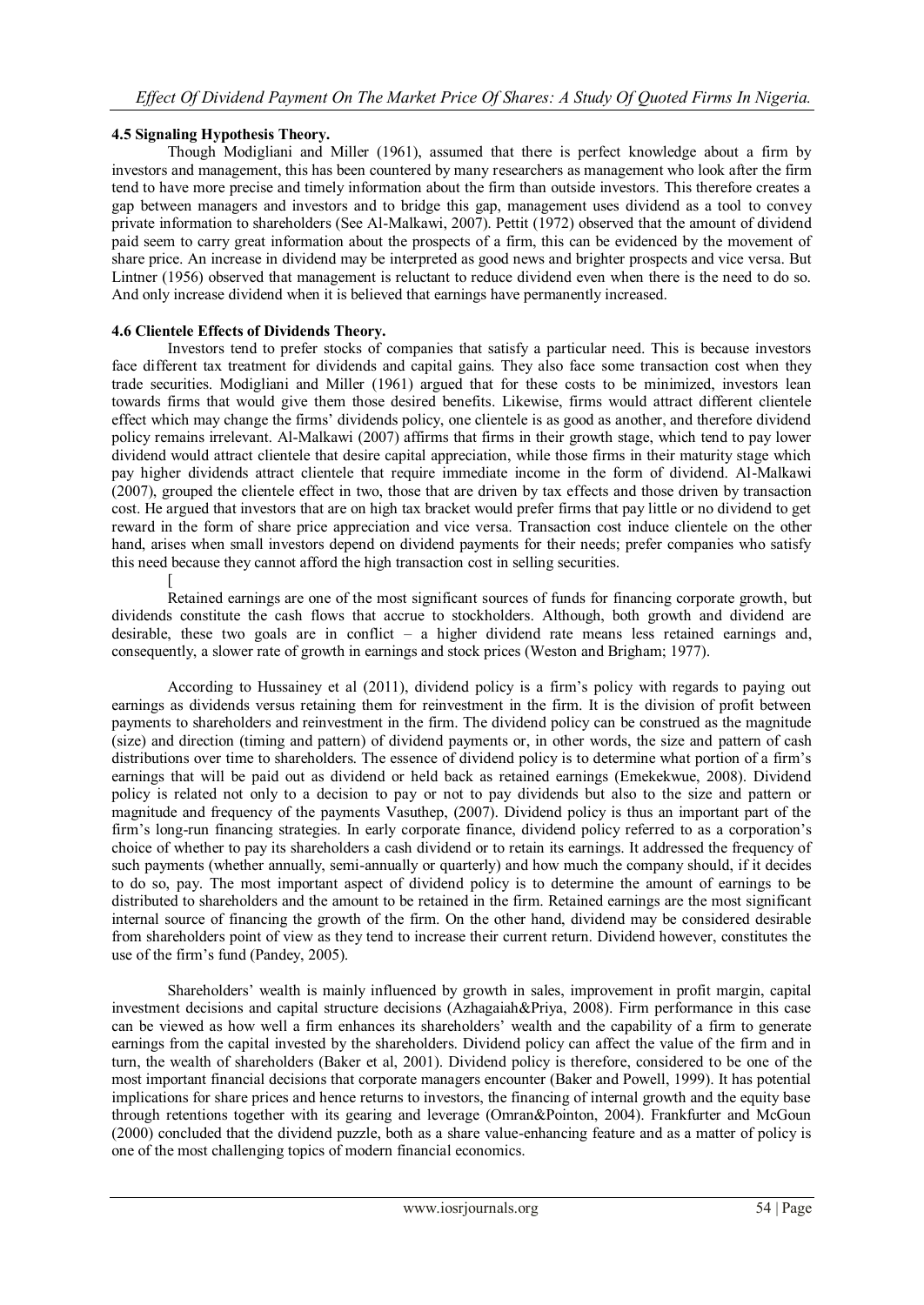#### **4.7 Dividend and Stock Prices**

Dividend payment is such an important factor in the performance of a firm that its effect on the price of the firm"s shares has generated much controversy. The controversy in the main, centers on the relevance or irrelevance of dividend policy as regards share valuation.

From a theoretical viewpoint, the importance of dividend in determining stock price is obvious. Stock price should equal the present value of all future expected dividends of the stock. We would in this study measure the effect of dividend payment on share prices of various quoted firms. Various schools of thought have emerged on the issue of dividend and stock valuation. One school argues that the current value of a firm is independent of its dividend decisions, rather the value a firm derive from its investment policy. They believe that whatever gains that would be derived from dividend payments would be offset exactly by the cost of external financing (Miller et al 1961: 414). The underlying assumptions for this school are a frictionless market, rational investors and perfect certainty about future earnings of the firm. This view is further enhanced by the notion of a preference for capital gains over dividend payments due to tax considerations. Some people value capital gains higher because it attracts less tax relative to each dividend.

The other school contends that dividend policy should and infact does affect the value of a firm. Dividend policy can only be irrelevant when the rate of return on investment equates the cost of financing the investment (Gordon 1963:267). A stock is what one can get out of it, hence, it derives it value from dividend and not earnings. Earnings represent only a means to an end and the means must not be confused with the end (William 1964:57).

#### **4.8 Factors that can influence Stock-Prices**

Theoretically, the major factor that influences stock prices in any stock market is the forces of demand and supply. Thus, when there are more persons willing to buy a particular security than suppliers, the price will rise and vice versa. Increase in the demand of stocks shows an anticipation of a buoyant economy. This explains why stock markets worldwide are used as barometers for the economy. But in practice there are some other endogenous and exogenous variables that tend to combine to influence the reaction of stock market participants to stock prices. These factors include:

- 1. Investors tend to respond to factors that affect the company"s future as merger proposals, takeover bids, quality of management, growth history, competitive position of the company and potentials for technological breakthroughs. Hence, in a corporate valuation, a company"s analysis is done to select a firm that is not only competitive but has a reasonable chance of at least maintaining its competitive position in future.
- 2. Speculation of the performance of a company of an aggravate share price movement. Investors generally react to economic conditions which may lead to a bullish or bearish market. For instance, fear or hope of budgetary or monetary measures or even publications of balance of payment figures can influence investors.
- 3. Level of interest and yield differentials: During the period of rising interest rate, stock prices tend to drop or level-up. The price of bond will move in the opposite direction because of its attractiveness, but from a corporate point of view, as interest rate increases, stock prices might rise depending on the use of internal financing by companies.
- 4. Money supply and by extension inflation: According to Kraff and Kraff (1977) as supply of money increases, stock price tends to increase, normally which suggests that real stock prices remained constant except if the increase in the supply of money is a lot less than the increase in the stock price. The opposite is the case with bond.
- 5. Trading volume: Ying (1966) suggested that it takes volume to move the price of a stock on the stock exchange because trading volume is indeed a measure of investor's emotions.
- 6. Another important factor that can affect stock price is the financial performance of a company, i.e., the company's earnings.
- 7. The world economy and political situation within the country can influence investors" confidence in the economy and therefore, in their investment behaviour.

Summarily factors that influences share price behaviour are in 5 broad areas namely:

- (i) Economic policies and Events
- (ii) Corporate Managerial Decisions
- (iii) Psycho-social variables
- (iv) Political events and policies
- (v) Institutional parameters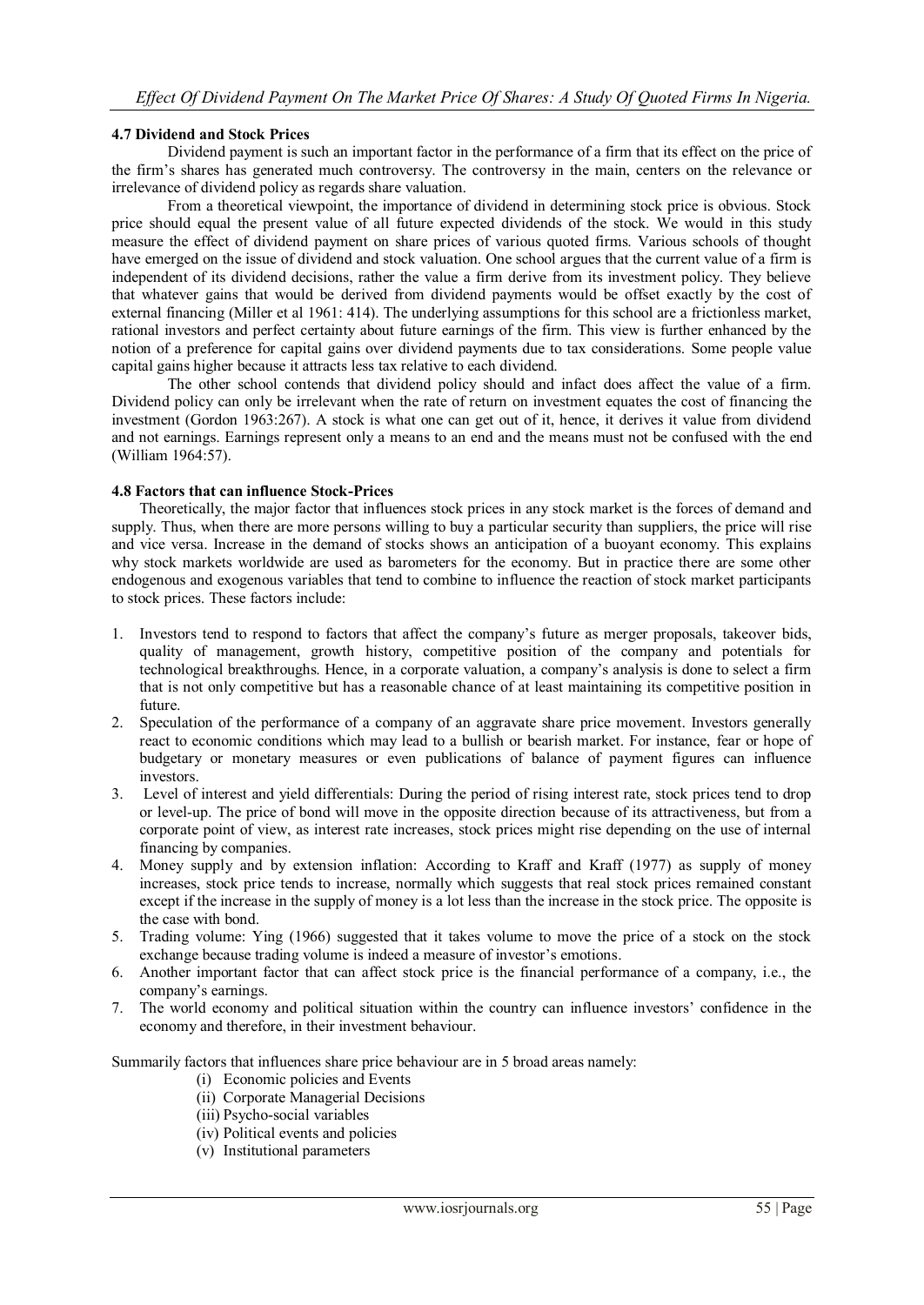# **V. Research Methodology**

This research will basically relate price volatility empirically with the two main measures of dividend policy: dividend yield and dividend payout ratio. It relied heavily on historic data, as data that was used in the analysis generated from annual financial reports of the sampled firms between the period of 2003 and 2011. Therefore, this research work employed the Ex Post Facto research design. This is because it involves events which have taken place. The importance of Ex-Post Facto research is that it is a realistic approach to solving business and social science problems which involves gathering records of past events (Agbadudu, 2002).

The data was extracted from the published annual reports and statements of accounts of selected firms for the relevant years sampled for analysis, Fact-books of the Nigerian Stock Exchange Onitsha Branch as they are believed to constitute the most authoritative and accessible documents for accessing information regarding the historical performance of the public owned firms.

Therefore, our sample consists of the seventeen quoted firms in the period under study (2003-2011). The basis for selecting these firms was to ensure that all the sectors was covered though in the process of the research, it became obvious that all the required data was not available hence what was got was used.

# **VI. Techniques of Data Analysis**

For the analysis of the collected data, Pearson"s Product Moment Correlation was first used. This is because it is used to describe the direction and strength of linear relationship between two measurements, x and y in a collection of data according to Harry and Steven (1994). In this study, the two measurements are dividend per share declared by the selected firms (x) and the corresponding market prices per share (y). Secondly, Simple Linear Regression (SLR) technique was used to examine the relationship of between the independent variables (x) with dependent variable (y) and to know the effect of independent variables on the dependent variable.

# **VII. Model Specification**

The relationship between dividend payment and ordinary stock price volatility was analyzed using Simple Linear Regression (SLR) technique (applying time series).

The SLR technique in line with the recommendation by Koutsoyianis (2003) was used to determine the relationship between the dependent variable (Y) and the independent variable and SPSS Software was used to aid the regression analysis.

The model was evaluated annually over the seven-year period to measure the periodic effect of dividend payment on stock price volatility.

The simple linear regression is given as:

 $Y = a + b_1 X_1 + e \dots$ 

Where;

Y = Dependent variable

a = constant of the regression equation

 $b_1$  =Regression coefficient

 $X_1$  = Independent variable

e = Standard error.

Pearson's correlation is obtained by dividing the covariance of the two variables by the product of their standard deviations, this can be written as:

$$
R_{xy} = \sum xy - nxy = n\sum xy - \sum x \sum yi
$$
  
(n-1)s<sub>xy</sub>  $\sqrt{[N\Sigma X^2 - (\Sigma X)^2] - [N\Sigma y^2 - (\Sigma y)^2]}$  (2)

Where;

 $R_{xy}$ =Correlation of x and y  $N =$  Number of items or measurement  $X =$  First item or measurement  $Y =$  Second item or measurement

# **VIII. Data Presentation and Analysis**

The data used in this research was extracted from the published annual reports and statements of accounts of the seventeen selected firms under study and from Fact-books of the Nigerian Stock Exchange. The selected firms for the study are;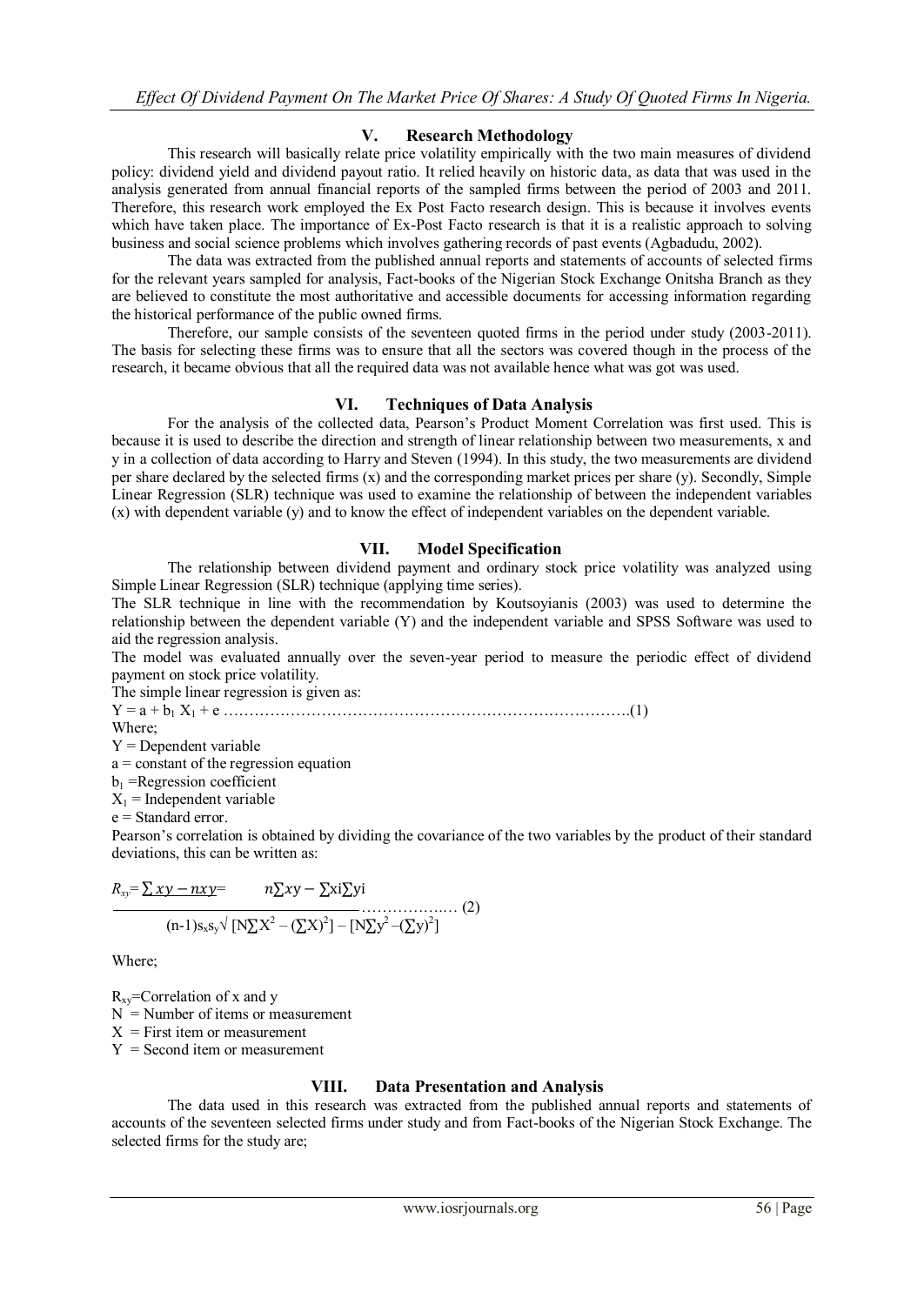# **Test of hypotheses.**

The hypotheses were tested adopting fixed effect and random effects and decision to reject the null hypothesis were based on the panel least squares for each hypothesis. The tests were aided with Eviews 7, Version 2.0. The Test of adequacy of fixing the effects of the time and cross-sectional specific effects; panel least squares for random effects estimators (if any) were presented in the appendices. The tests of hypotheses are presented thus:

- Re-statement of the hypothesis.
- Decision rule (basis for acceptance or rejection of hypothesis)
- Presentation of the test result.
- Decision.

#### **Test of Hypothesis One.**

Hypothesis one seeks to reveal if dividend per share do not have effect on the market prices per share of quoted firms in Nigeria. To test this hypothesis, data from appendix one was used at 95% confidence interval.

#### *Statement of Hypothesis.*

H<sub>0</sub>: Dividend per share does not have a significant positive effect on the market price of shares of quoted firms.

H1: Dividend per share has a significant positive effect on market prices of shares of quoted firms.

To test this hypothesis, data from summary of variables on dividend per share and market price per share on table 4.1a in the appendix one was used.

*Decision Rule:* Accept H<sub>0</sub> if the sign of the coefficient is –tive; t-statistics  $\leq$  2, p-value  $\geq$  0.05 otherwise, reject  $H_{0}$ 

#### **Results**

The regression result from one hundred and ninety seven (197) observations for test of hypothesis one is as presented in table 4.2.1a and 4.2.1b below.

**Table 1a: Method: Panel Least Squares (Fixed)**

Dependent Variable: MPS (Market Price per Share). Sample period: 2000- 2011 Periods included: 12 Cross-sections included: 17 Total panel (unbalanced) observations: 197 White diagonal standard errors & covariance (d.f. corrected)

| Variable                                                                | Coefficient                    | Std. Error            | t-Statistic | Prob.    |
|-------------------------------------------------------------------------|--------------------------------|-----------------------|-------------|----------|
| $\mathcal{C}$                                                           | 1.340577                       | 0.017222              | 77.84116    | 0.0000   |
| <b>DPS</b>                                                              | 0.252363                       | 0.059364              | 4.251132    | 0.0000   |
|                                                                         | <b>Effects Specification</b>   |                       |             |          |
| Cross-section fixed (dummy variables)<br>Period fixed (dummy variables) |                                |                       |             |          |
| R-squared                                                               | 0.843816                       | Mean dependent var    |             | 1.317833 |
| Adjusted R-squared                                                      | 0.817785<br>S.D. dependent var |                       | 0.532882    |          |
| S.E. of regression                                                      | 0.227469                       | Akaike info criterion |             | 0.011574 |
| Sum squared resid                                                       | 8.692711                       | Schwarz criterion     |             | 0.494889 |
| Log likelihood                                                          | 27.85992                       | Hannan-Quinn criter.  |             | 0.207224 |
| F-statistic                                                             | 32.41614                       | Durbin-Watson stat    |             | 0.755769 |
| Prob(F-statistic)                                                       | 0.000000                       |                       |             |          |

Source: Author's Eviews 7.2.

The coefficient of determination  $\mathbb{R}^2$  of our model suggests that 84% of the variations in the market prices per share are caused by the increases and decreases in dividend per share of each company. The F-statistics of 32.41 and a P-value of .0000 shows the goodness of fit of our model and been significant at .0000 < .05 confirms that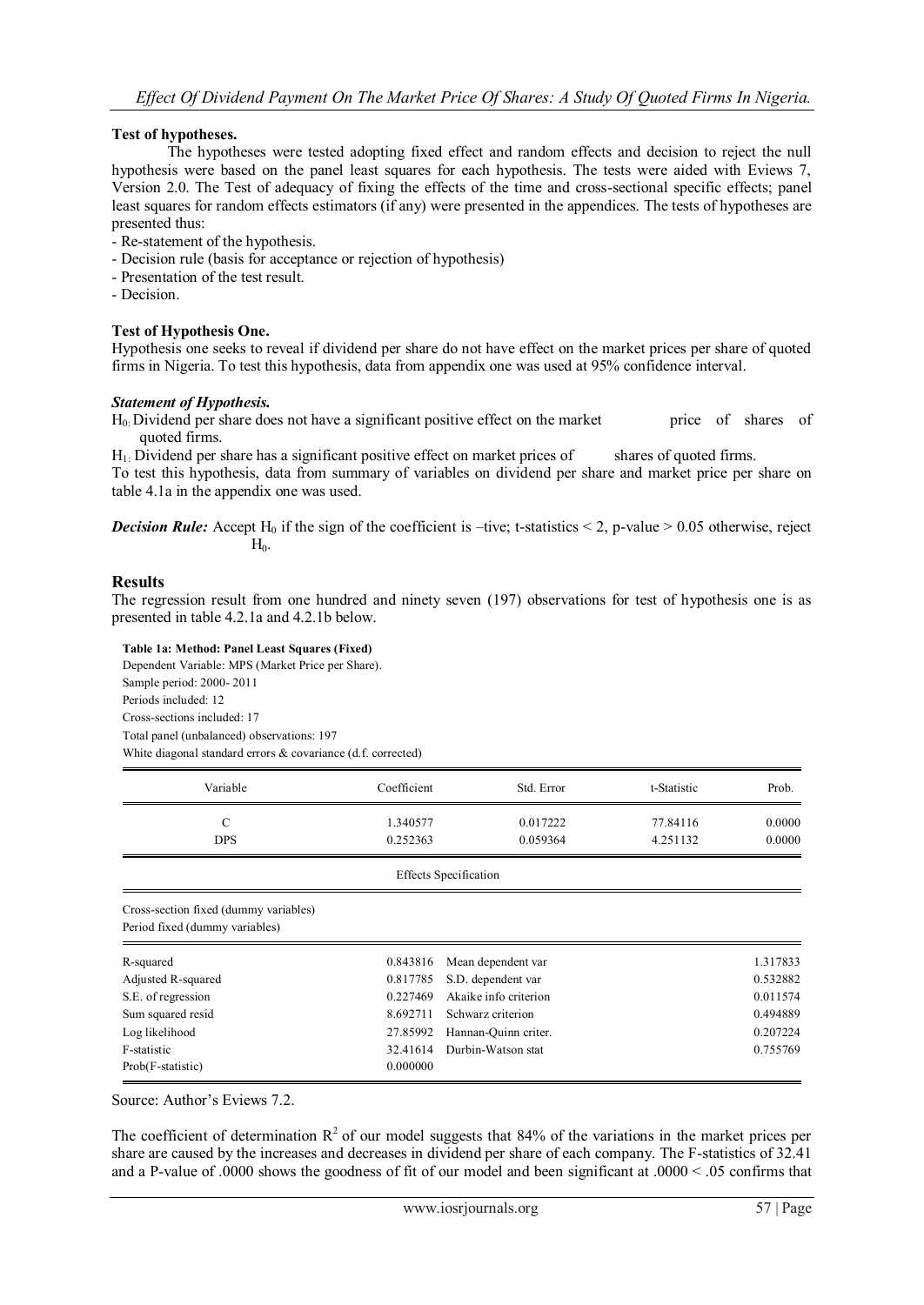our model fits. The sign of the coefficient indicates a positive relationship between market prices per share and dividend per share thereby confirming that a rise in dividend per share brings about and increase in the market price of shares quoted on the Nigerian stock Exchange.

While assuming that the random component *e* is constant cross-sectionally and varies over time, we as well tested hypothesis one under the random effects assumptions and the obtained result is as presented below:

**Table 1b: Method: Panel EGLS (Cross-section random effects**)

Dependent Variable: MPS

Sample Period: 2000 2011

Periods included: 12

Cross-sections included: 17

Total panel (unbalanced) observations: 197

Swamy and Arora estimator of component variances

White diagonal standard errors & covariance (d.f. corrected)

| Variable             | Coefficient                  | Std. Error         | t-Statistic | Prob.    |
|----------------------|------------------------------|--------------------|-------------|----------|
| $\mathcal{C}$        | 1.377735                     | 0.032291           | 42.66564    | 0.0000   |
| <b>DPS</b>           | 0.648088                     | 0.055561           | 11.66451    | 0.0000   |
|                      | <b>Effects</b> Specification |                    | S.D         | Rho      |
| Cross-section random |                              |                    | 0.100482    | 0.1441   |
| Idiosyncratic random |                              |                    | 0.244928    | 0.8559   |
|                      | <b>Weighted Statistics</b>   |                    |             |          |
| R-squared            | 0.469226                     | Mean dependent var |             | 0.767449 |
| Adjusted R-squared   | 0.466504                     | S.D. dependent var |             | 0.371712 |
| S.E. of regression   | 0.270192                     | Sum squared resid  |             | 14.23570 |
| F-statistic          | 172.3880                     | Durbin-Watson stat |             | 0.850442 |
| Prob(F-statistic)    | 0.000000                     |                    |             |          |
|                      | Unweighted Statistics        |                    |             |          |
| R-squared            | 0.669442                     | Mean dependent var |             | 1.317833 |
| Sum squared resid    | 18.39776                     | Durbin-Watson stat |             | 0.658050 |

Source: Author"s Eviews 7.2. Output

The coefficient of determination  $R^2$  of 0.669442 in our result under the random effects assumption suggests that 66.9% of the variations in the market prices per share are caused by the increases and decreases in dividend per share of each company. The F-statistics of 172.33indicates that the goodness of fit of our model been significant at  $.0000 < .05$  confirms that our model fits. The sign of the coefficient also indicates a positive relationship between market prices per share and dividend per share.

#### *Decision.*

Given t-statistics of 4.25 and 11.66 for fixed and random effects estimates respectively  $> 2$ , our result indicates that dividend per share impacts positively on the market price per share of quoted firms in Nigeria. This result and decision is further strengthened by the P-value of the t-statistics of 0.000 for the fixed and random effects estimates< 0.05 significance.

We therefore reject the null hypothesis while accepting the alternate and conclude that dividend payment has a positive and significant effect on the market prices of shares of firms quoted on the Nigeria Stock Exchange.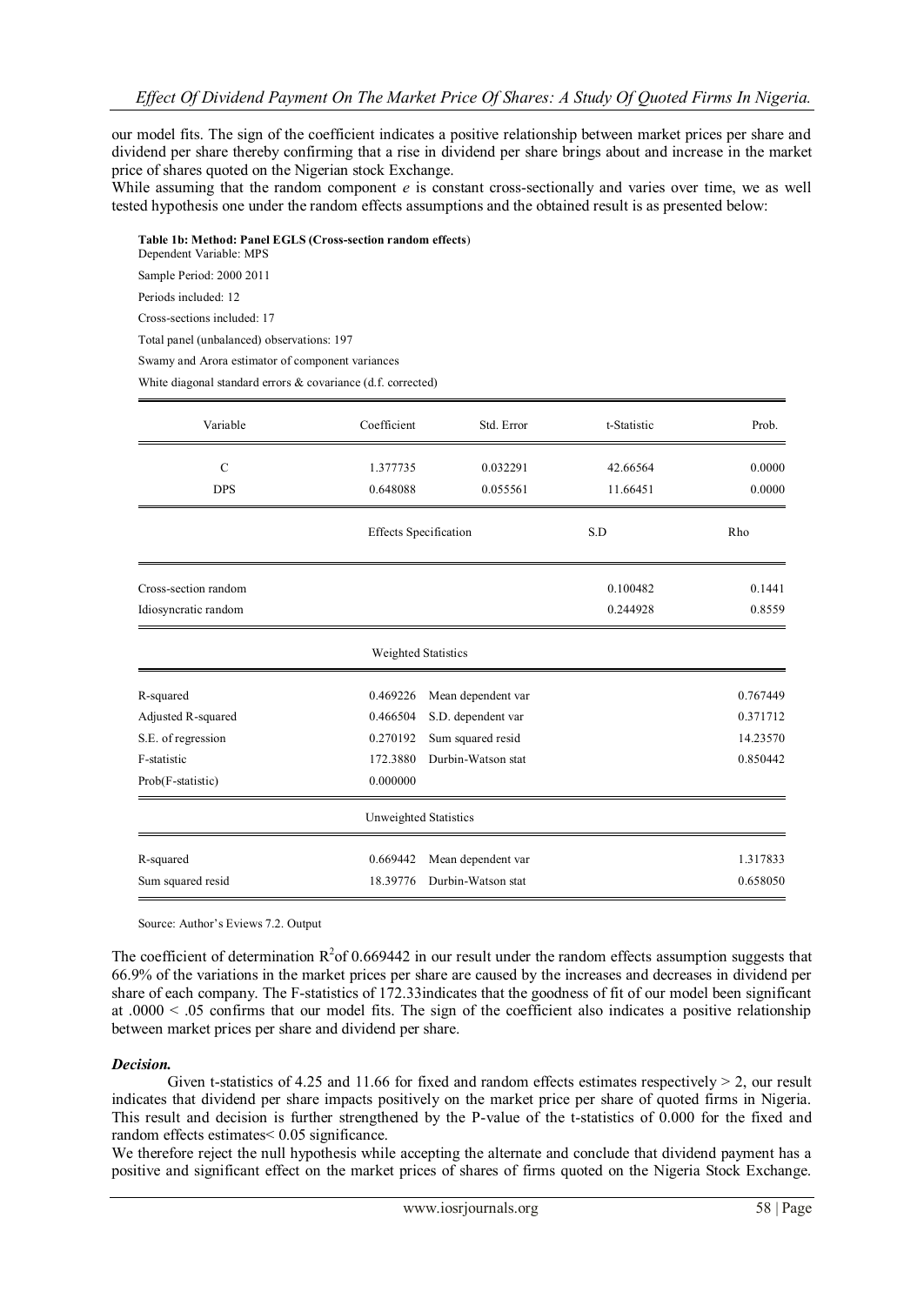This result and decision is further strengthened by the P-value of the t-statistics of 0.000 for the fixed and random effects estimates< 0.05 significance.

#### **Test of Hypothesis Two.**

Hypothesis two seeks to confirm if dividend yield has any significant effect on the market prices of shares of quoted firms in Nigeria. To test this hypothesis, data from appendix two was used at 95% confidence interval.

#### *Statement of Hypothesis.*

H0: Dividend yield does not have a significant positive effect on the market prices of shares of quoted firms. H1: Dividend yield has a significant effect on the market prices of shares of quoted firms.

*Decision Rule:* Accept H<sub>0</sub> if the sign of the coefficient is –tive, t-statistics  $\leq$  2 and p-value  $\geq$  0.05 otherwise, reject H0.

#### *Results*

The regression result from one hundred and ninety seven (197) observations for test of hypothesis two is as presented in table 4.2.4 below.

**Table 2: Method: Panel Least Squares (Fixed)** Dependent Variable: MPS Date: 07/20/13 Time: 14:03 Sample: 2000- 2011 Periods included: 12 Cross-sections included: 17 Total panel (unbalanced) observations: 197

| Variable                                                                                 | Coefficient                   |                              | Std. Error | t-Statistic | Prob.       |
|------------------------------------------------------------------------------------------|-------------------------------|------------------------------|------------|-------------|-------------|
| $\mathcal{C}$                                                                            | 0.888659                      |                              | 0.074513   | 11.92617    | 0.0000      |
| DY                                                                                       | $-0.309555$                   |                              | 0.052580   | -5.887357   | 0.0000      |
|                                                                                          |                               | <b>Effects</b> Specification |            |             |             |
| $\sim$ $\sim$<br>Cross-section fixed (dummy variables)<br>Period fixed (dummy variables) |                               |                              |            | ×           |             |
| R-squared                                                                                | 0.858356                      | Mean dependent var           |            |             | 1.317833    |
| Adjusted R-square                                                                        | 0.834748                      | S.D. dependent var           |            |             | 0.532882    |
| S.E. of regression                                                                       | 0.216623                      | Akaike info criterion        |            |             | $-0.086143$ |
| Sum squared resi                                                                         | Schwarz criterion<br>7.883467 |                              |            |             | 0.397172    |
| Log likelihood                                                                           | 37.48506                      | Hannan-Quinn criter.         |            |             | 0.109507    |
| F-statistic<br>Prob(F-statistic)                                                         | 36.35959<br>0.000000          | Durbin-Watson stat           |            |             | 0.668231    |

Source: Author's Eviews 7.2.

The Eviews 7.2 result above indicates a coefficient of -0.309, an F-statistics of 36.35 and a P-value of .0000. This shows the goodness of fit of the model, and been significant at  $.0000 < .05$  confirms that the model fits. The coefficient of determination  $R^2$  suggests that 85% of the variations in the market prices of shares are caused by the variations in dividend yield of each company.

#### **Decision**.

The sign of the coefficient is -tive indicating a negative relationship between market prices per share and dividend yield. This suggests that a rise in dividend yield initiates an inverse reaction on the market price of shares quoted on the Nigerian stock Exchange. The t-statistics of  $-5.88 \le 2$  while the P-value of 0.0000  $\le$ 0.05indicates that dividend yield has an effect on market price per share of quoted firms. Given that t-statistics < 2 and the sign of the coefficient been –tive, therefore, we accept the null hypothesis and conclude that dividend yield does not have a significant positive effect on the market price per shares of quoted firms.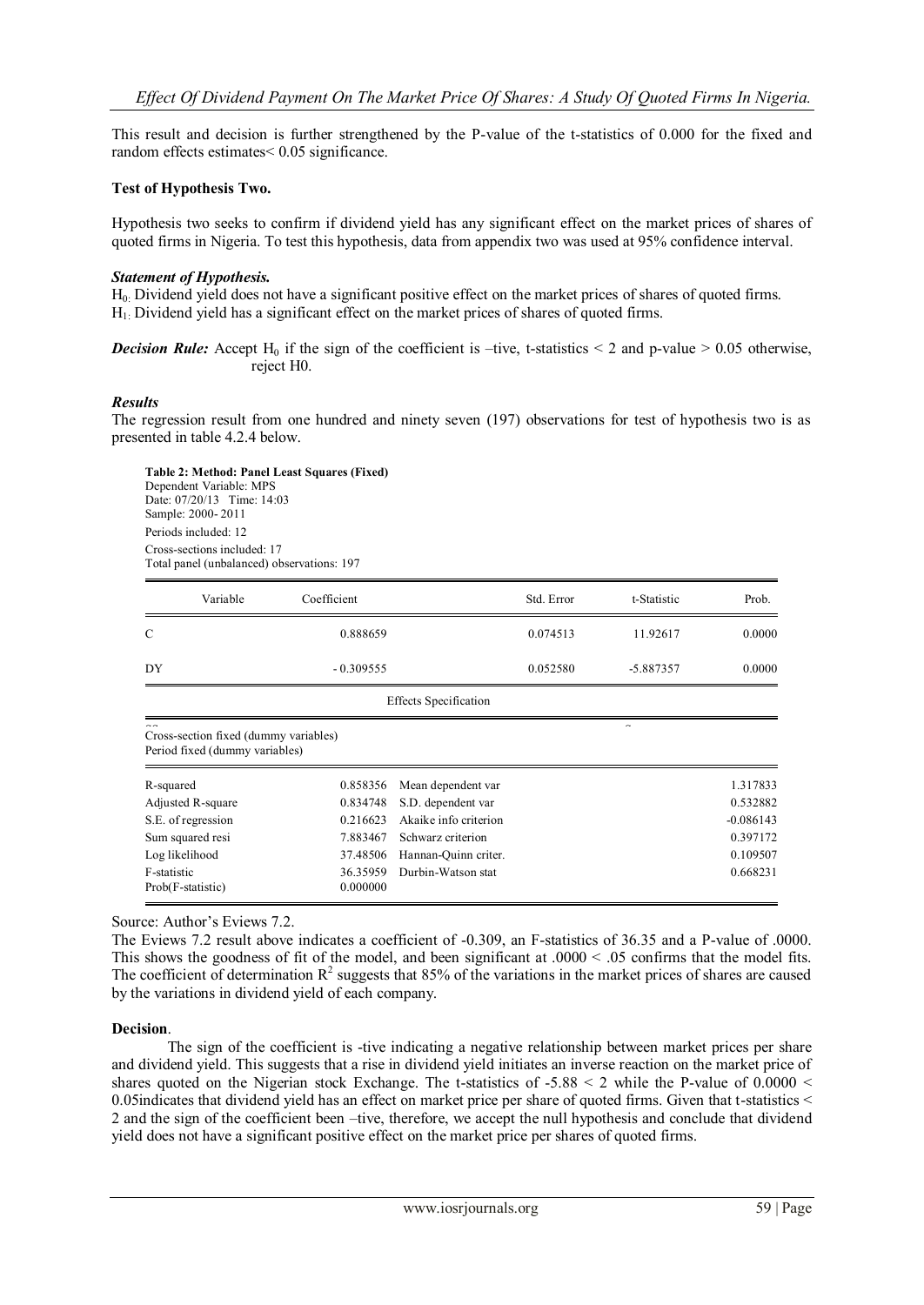#### **Test of Hypothesis Three.**

Hypothesis three seeks to reveal if dividend payout ratio has a significant positive effect on market price per share of quoted firms. To test this hypothesis, data from appendix three was used at 95% confidence interval.

#### *Statement of Hypothesis.*

- H0: Dividend payout ratio does not have a positive relationship with market price per share of firms quoted on the Nigerian Stock Exchange.
- H1: Dividend payout ratio has a positive relationship with market price per share of firms quoted on the Nigerian Stock Exchange.

#### *Result*

The regression result from one hundred and ninety seven (197) observations for test of hypothesis two is as presented in table 4.15 below.

**Table 3: Method: Panel Least Squares (Fixed)**

Dependent Variable: MPS Date: 07/20/13 Time: 14:15 Sample: 2000 2011 Periods included: 12 Cross-sections included: 17 Total panel (unbalanced) observations: 196 White diagonal standard errors & covariance (d.f. corrected)

| Variable   | Coefficient | Std. Error | t-Statistic | Prob.  |
|------------|-------------|------------|-------------|--------|
|            | 1.338603    | 0.036180   | 36.99817    | 0.0000 |
| <b>DPR</b> | 0.367110    | 0.053372   | 3.718736    | 0.0433 |

Effects Specification

Cross-section fixed (dummy variables)

Period fixed (dummy variables)

| R-squared          | 0.830076 | Mean dependent var          | 1.316585 |
|--------------------|----------|-----------------------------|----------|
| Adjusted R-square  |          | 0.801586 S.D. dependent var | 0.533958 |
| S.E. of regression | 0.237845 | Akaike info criterion       | 0.101399 |
| Sum squared resi   | 9.447199 | Schwarz criterion           | 0.586426 |
| Log likelihood     | 19.06289 | Hannan-Ouinn criter.        | 0.297761 |
| F-statistic        |          | 29.13544 Durbin-Watson stat | 0.635535 |
| Prob(F-statistic)  | 0.000000 |                             |          |

Source: Author"s Eviews 7.2

The F-statistics of 29.13 and a P-value of .0000 shows the goodness of fit of our model and been significant at .0000 < .05 indicates that our model fits. The coefficient of determination  $R^2$  suggests that 83% of the variations in the market prices of shares are caused by the increases and decreases in dividend payout ratio of each firm.

#### *Decision*

The sign of the coefficient is +tive indicating a direct relationship between market price per share and dividend payout ratio of firms. The t-statistics of  $3.718 > 2$  and p-value of  $0.0433 < 0.05$  is significant. Therefore, we reject the null hypothesis and conclude that dividend payout ratio has a positive and a significant effect on the market price per share of quoted firms in Nigeria.

# **IX. Results and Discussion of Findings**

Findings from this study reveal that on test of hypothesis one, the t-statistics of 4.25 and 11.66 for fixed and random effects estimates respectively  $> 2$ , our result indicates that dividend per share impacts positively on the market price per share of quoted firms in Nigeria. This result and decision is further strengthened by the P-

*Decision Rule:* Accept H<sub>0</sub> if the sign of the coefficient is –tive, t-statistics  $\leq$  2 and p-value  $\geq$  0.05 otherwise, reject H<sub>0</sub>.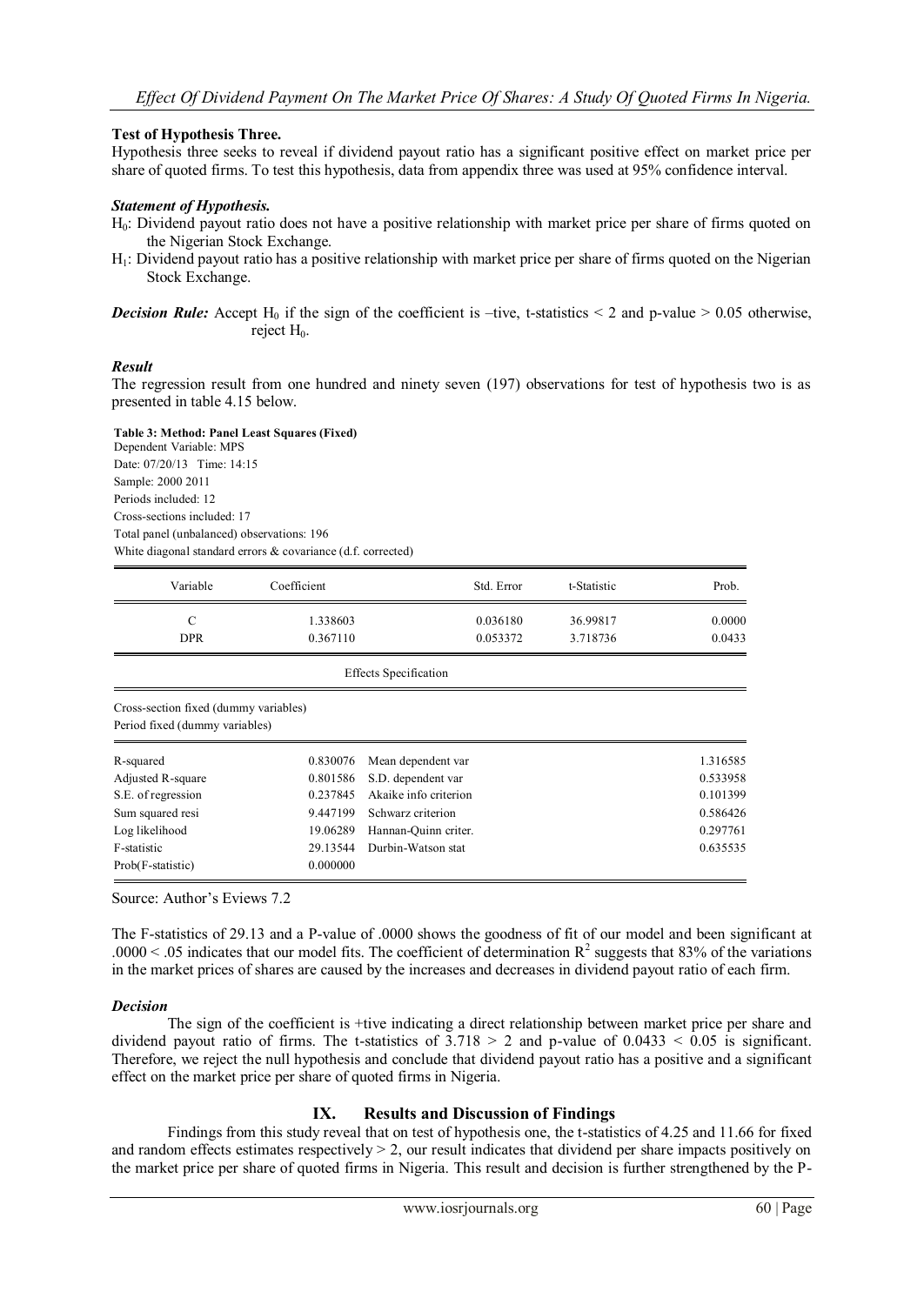value of the t-statistics of 0.000 for the fixed and random effects estimates< 0.05 significance. Hence we deduce that dividend per share has a positive and significant effect on the market prices of shares. The finding supports the theory of dividend relevance. This is in line with the findings of Adesola and Okwong (2009) who carried out an empirical study of dividend policy of quoted companies in Nigeria; Graham and Dodd (1951) who concluded that a dollar of dividends has four times the average impact on share price as a dollar of retained earnings; Khemaies (2010) whose empirical investigations reveal that Tunisian investors reward firms that are paying cash dividends. From a theoretical viewpoint, the importance of dividend in determining stock price is obvious. Therefore, the firm"s earnings which translate into earnings per share and dividend per share are very important.

Findings from test of hypothesis two reveal that the t-statistics of  $-5.88 \le 2$  and the P-value of 0.0000  $\le$ 0.05indicates that dividend yield does not have a significant positive effect on the market prices of shares of quoted firms. This revelation is not in line with the findings Khaled et al (2011) who found a positive relationship between dividend yield and stock price changes. However, our finding supports the result of Okafor et al (2011) who found that dividend yield showed a general negative impact on share price risk.

Findings from the test of hypothesis three reveal positive coefficient indicating a direct relationship between market price per share and dividend payout ratio of firms. The t-statistics of 3.718 > 2 and p-value of  $0.0433 < 0.05$  is significant. This finding indicated that dividend payout ratio has a positive and significant relationship with the market prices of shares of quoted firms. This outcome supports the findings of Timothy and Ochuogho (2009) whose findings indicated that dividend payout was a major factor affecting firm performance in a study of listed companies in Kenya. Khaled, et al (2011) who propounds a negative relation between dividend payout ratio and stock price changes. However, Okafor et al (2011) in their study on dividend policy and share price volatility in Nigeria found that dividend payout ratio another measure of dividend policy, showed negative influences in some years and positive influences on others though all were at lower significant levels.

# **X. Conclusion and Recommendations**

This stud**y** examines the effect of dividend payment on the market price of shares of firms on the Nigeria Stock Exchange (NSE). The study seems to be a confirmatory test of dividend relevance or irrelevance as propounded by the various schools of thought.

Using a sample of 17 quoted firms in the period 2003 to 2011, the study first provides both empirical and statistical evidence on the relationship between dividend payment and firms" collective share prices. The result shows that there is a positive relationship between dividend payment and market share prices.

Secondly, the study provides evidence of the aggregate effect of dividend payment on share prices. The result confirms that the impact of dividend payout on share prices is insignificant which is in line with the irrelevance theory of Modigliani and Miller (1961).

Thirdly, the result confirms that there are some other exogenous and endogenous variables other than dividend payout that are responsible for the movement of share prices on the NSE.

Based on the findings from the study, the researcher recommend as follows:

- 1. That government should assist in improving the quality and availability of secondary data bank to enable research in Nigeria.
- 2. That the result of positive relationship between dividend payment and market price of shares indicates that dividend payment (no matter how insignificant) is still one of the determining variables of the market price of shares. Firms should not overlook the effect of dividend payout.
- 3. Quoted firms should endeavour to formulate dividend policies that will maximize shareholders wealth.

#### **References**

- [1]. Adefila, J. J., Oladipo, J. and Adeoti, J. (2011), "The Effect of Dividend Policy on the market price of shares in Nigeria: A case study of fifteen Quoted companies".
- [2]. Al-Malkawi, H. N., Michael, R. and Rekha, P. (2010). "Dividend Policy: A review of theories and empirical evidence" *International Bulletin of Business Administration*, 9(1):171-200[. http://www.eurojournals.com](http://www.eurojournals.com/)
- [3]. Amidu, M. (2007). "How does dividend policy affect performance of the firm on Ghana Stock Exchange" *Investment Management and Financial Innovations,* 4(2):104-112. Ghana: University of Ghana Business School.
- [4]. Azhagaiah, R. and Priya, S. N. (2008)."The impact of dividend policy on Shareholders" wealth".*International Research Journal of Finance and Economics* 20. 180 - 187[. www.comfortinnglenfield.com.au/pdffile](http://www.comfortinnglenfield.com.au/pdffile)
- [5]. =Benartzi, L. Michaely, R. and Thaler, R. H. (1997), "Do Changes in Dividends Signal the Futures or the Past", *Journal of Finance,* 52 (2):1007-1034.
- [6]. Bhattacharya, S. (1979)."Imperfect information, dividend policy and the Bird-in-hand fallacy" *BellJournal of Economics* 10. 259 270.
- [7]. DeAngelo, H., DeAngelo, L and Skinner, D. (1996) "Reversal of Fortune: Dividend Signaling and the Disappearance of Sustained Earnings Growth" *Journal ofFinancial Economics*, 40: 341-372.